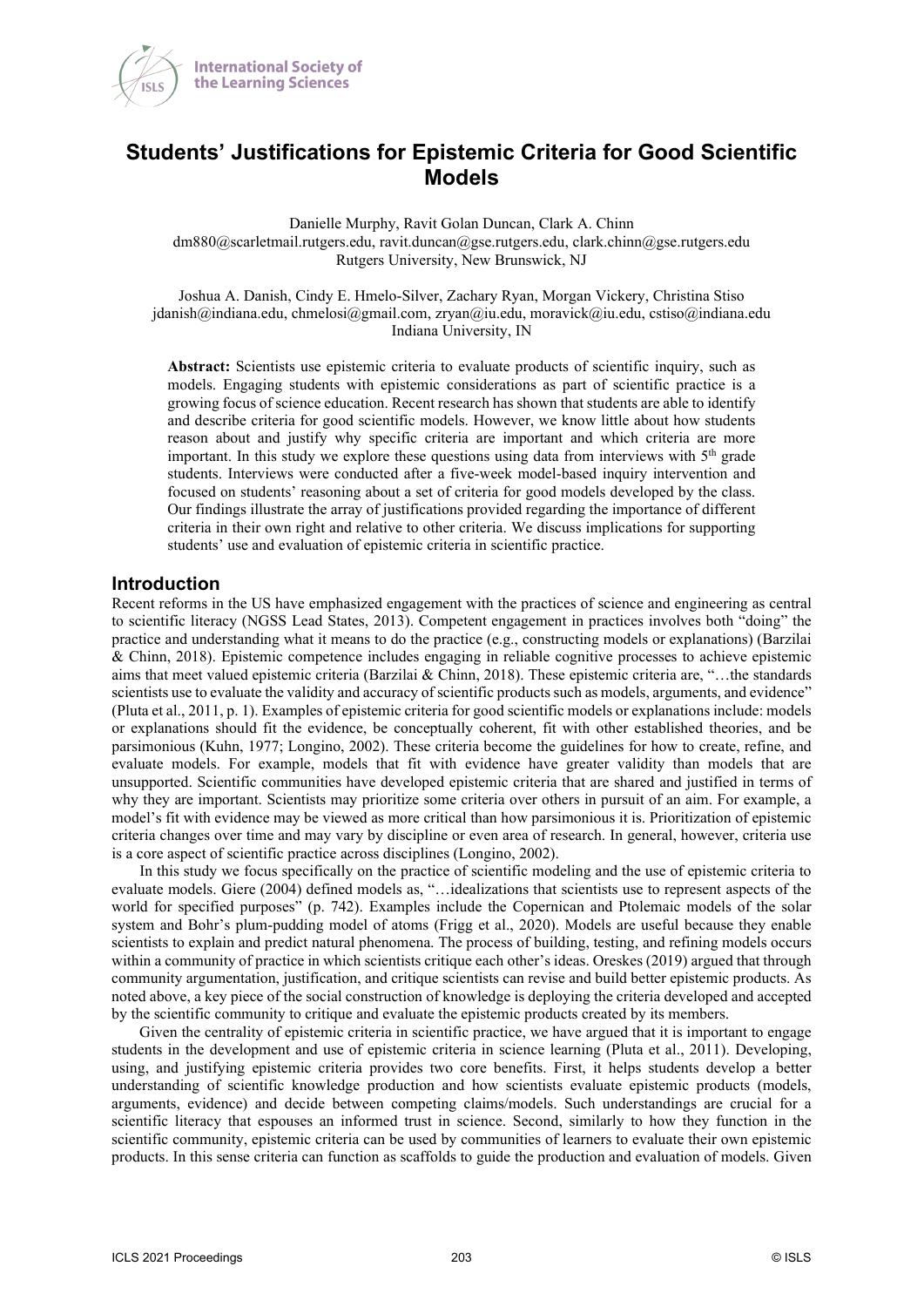

these arguments for the benefit of epistemic criteria use, the obvious question is whether students are able to productively engage with the development and use of such criteria.

Research suggests that students can do this. Pluta et al., (2011) found that seventh graders were able to generate a wide variety of epistemic criteria for good models and that the criteria align with those proposed by scientists. Av-Shalom et al., (2018) found that seventh graders grew in their ability to recognize and use fit with evidence as an epistemic criterion, which is a central criterion in modeling. However, research that investigates younger students' epistemic considerations when evaluating claims and evidence is sparse (Sandoval et al., 2014), and much of the current research has focused on students' description and use of shared criteria (e.g., Ryu & Sandoval, 2012). We know little about how students justify why these criteria matter, which criteria matter in different situations, and whether some matter more than others. When students talk about such justifications of criteria, they are engaged in *meta-epistemic discourse*, which involves explicit discussions about these criteria and the reasons why they matter (Chinn et al., 2020). Our study therefore focused on the kinds of justifications students provided for why specific criteria are important, and how multiple criteria relate to each other and are prioritized as a set (i.e., ordering within the set). Our research questions were as follows:

- 1. What criteria do fifth grade students develop for model quality?
- 2. How do students prioritize criteria?
- 3. What justifications do students give for why individual criteria are important?
- 4. What justifications do students provide for reasoning about criteria sets and order within a set?

#### **Method**

#### Context and participants

The study was conducted in a fifth-grade classroom during a five-week model-based inquiry unit with 50 students. During the unit, students reviewed evidence in the form of reports and simulations to develop a model that explained why fish were dying in a local pond (a eutrophication phenomenon). Students made models in a new modeling software called MEME (Model and Evidence Mapping Environment) that enabled them to create components and link them with arrows (mechanisms) to provide a causal account. Students could link evidence (the reports and simulations) to the various elements of the model.

The unit began with an activity in which students developed a shared class list of criteria for good models. To develop the class criteria list, students reviewed a series of model pairs, determining which model in each pair they believed to be the better model and why. Based on these evaluations, students individually made a list of the most important criteria for good models and ranked the order of importance. Through a class discussion the teachers drew on students' suggestions for criteria to develop a class list of five shared and agreed-upon criteria for good models. The class criteria list was revised once throughout the unit. Thus, students had opportunities to use the criteria as they developed and revised their models as well as when they critiqued peer models.

The unit was taught in a public charter school in the Northeast of the United States. The school performs above average on standardized state tests on Mathematics, Language Arts and Science. The demographics of the school were 60% White, 22% Asian, 9% African American, 7% Latinx, and 2% other; 5% of students were eligible for free and reduced lunch.

#### Data collection and analysis

The data for this study are from interviews that were conucted at the end of the intervention. Sixteen students were interviewed in dyads. The interview consisted of a series of questions to assess students' conceptions of criteria for good models, including criteria importance, order, and justifications. In the interview, students were briefly shown their class's final criteria list and then were given the individual criteria and asked to order the criteria from most to least important. As students were ordering the criteria list, they had the option to add any additional criteria they felt were not covered by the class list. Students were then asked to provide justifications by explaining why they chose the order that they did, beginning from the most important and working their way down to the least important. They were also asked if any criterion was way less or way more important than the others or if they were all similar in importance.

The interviews were videotaped, audio recorded, and later transcribed. The transcripts were then reviewed to identify instances in which students provided reasons about why criteria are important, or why one criterion was more important than another. Through constant comparison (Glaser, 1965), these statements were categorized based on the kinds of justifications they presented. We discuss these categories in the next section.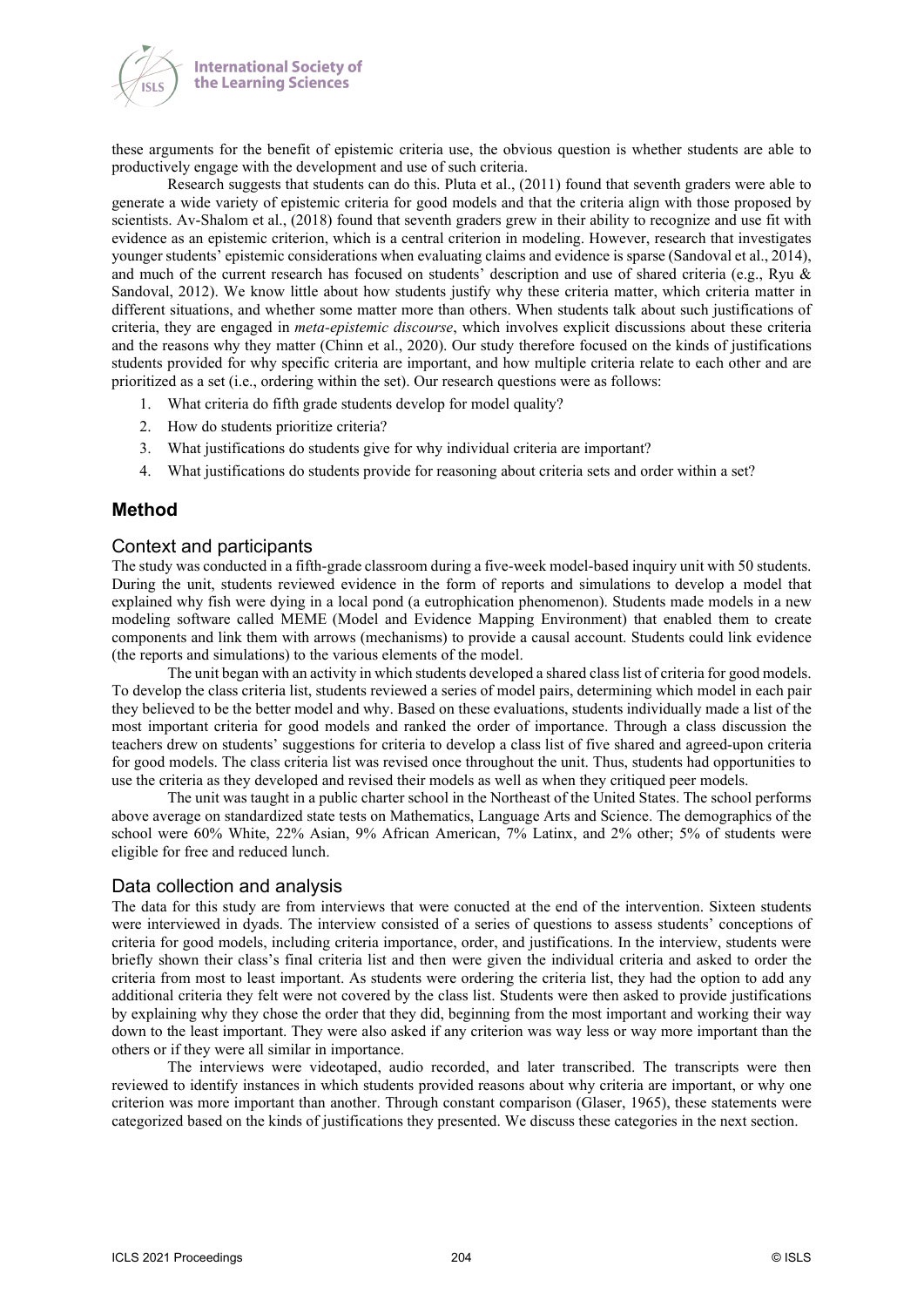

# **Results**

## Research Question 1: What criteria do fifth grade students develop for model quality?

As noted above, students generated a criteria list early in the intervention and then revised it later. The final list is shown in Figure 1.

- 1. Be organized, clear, and explain what is happening
- 2. Include relevant evidence
- 3. Include evidence to support both components and mechanisms
- 4. Include thorough explanations of the evidence (should completely explain what the evidence shows or why it is relevant
- 5. Not have extra or irrelevant components, mechanisms, or evidence (all should help answer the question)

#### Fig 1. Class Criteria List

It is important to note that while there are five criteria in the final list, some of them include multiple ideas that arguably could have been separated into separate criterion. For example, the criteria "*be organized, clear, and explain what is happening"* includes three separate ideas or propositions: be organized, be clear, and explain what is happening. This proved to be important for our analyses because during the interviews students sometimes referred to one, two, or all of the propositions within a criterion, and dyads differed in how they treated criteria in this sense. For example, some dyads referred to particular criteria as a whole (e.g., "*be organized, clear and explain what is happening"* treated as a single criterion)*,* whereas other dyads referred to only one proposition within the criterion (e.g., "*be organized* or *explain what is happening"*)*.* There was also redundancy, as some ideas appeared in multiple criteria. For example, the notion of evidence appeared, in some form, in four out of the five criteria: evidence needs to be relevant (2), it needs to support both components and mechanisms (3), it should be thoroughly explained (4), and there should not be extra evidence (5).

In a prior study of individual seventh graders' development of lists of criteria, Pluta et al., (2011) classified students' criteria into five broad categories: (a) criteria that articulated the goals of models, such as explanation; (b) criteria related to evidence fit, such as quality and quantity of support; (c) criteria that specified constituent parts that needed to be present, such as diagrams; (d) criteria related to communicating the model clearly, such as being clear and organized; and (e) criteria related to other epistemic features such as accuracy. The criteria in the 5<sup>th</sup> grade class list in this study fall into four of the five categories: (a) goals of models (explain what is happening); (b) evidential criteria (include evidence to support both components and mechanisms); (c) criteria that specified constituent parts that needed to be present (not have extra or irrelevant components, mechanisms, or evidence); and (d) communicative elements (be organized and clear). There were no criteria related to the fifth category, epistemic features, from Pluta et al., (2011).

### Research Question 2: How do students prioritize criteria?

In the interviews, students were asked to prioritize criteria from most to least important. Table 1 shows the class criteria list and how many dyads placed each criterion in the first to fifth location on the list. In our analysis, the placement of criteria was given a point value: A criterion in first place was awarded five points, a criterion in second place was awarded four points, and so on. These points were added to yield a "total points" score (shown in the final column) to give a sense of overall criteria prioritization among the dyads.

| Criteria                                                         | l st | nd, | 2rd | 4 <sup>th</sup> | 5 <sup>th</sup> | <b>Total</b>  |
|------------------------------------------------------------------|------|-----|-----|-----------------|-----------------|---------------|
|                                                                  |      |     |     |                 |                 | <b>Points</b> |
| Include evidence to support both components and mechanisms       |      |     |     |                 | 0               | 31            |
| Be organized, clear, and explain what is happening               |      |     |     |                 | $\theta$        | 29            |
| Include thorough explanations of the evidence (should completely |      |     |     |                 |                 |               |
| explain what the evidence shows or why it is relevant)           |      |     |     |                 |                 |               |
| Include relevant evidence                                        |      |     |     | 0               |                 |               |
| Not have extra or irrelevant components, mechanisms, or evidence |      |     |     |                 |                 |               |
| (all should help answer the question)                            |      |     |     |                 |                 |               |

Table 1: Ranking of criteria and corresponding point value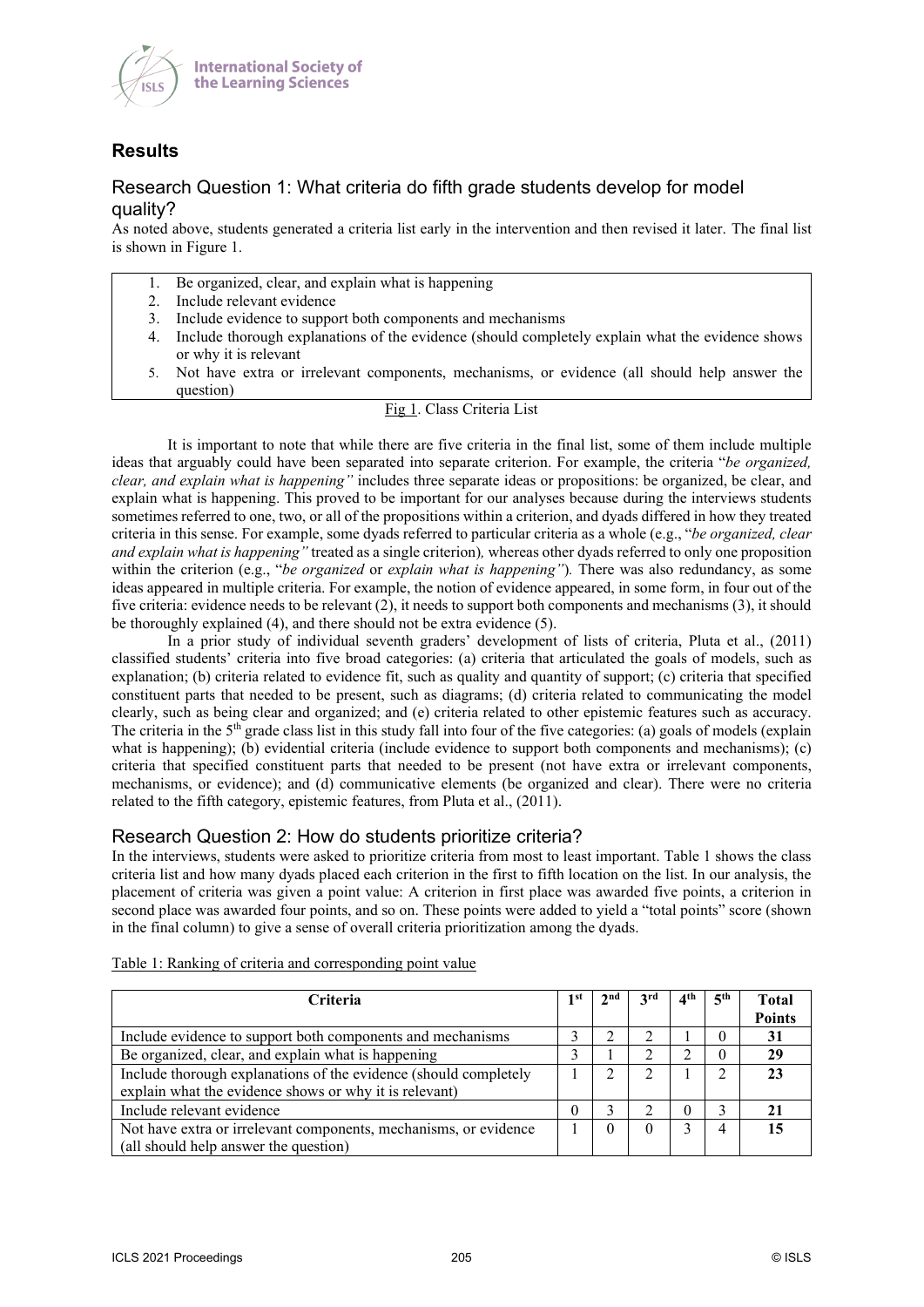

Criteria prioritization reveals a few general trends. The criteria "*be organized, clear and explain what is happening"* and "*include evidence to support both components and mechanisms"* were ranked the highest. The criterion "*not have extra or irrelevant components, mechanisms, or evidence (all should help answer the question)"* was ranked lowest. The criterion "*include thorough explanations of the evidence (should completely explain what the evidence shows or why it is relevant)"* and "*include relevant evidence"* varied in placement across dyads with the largest spread throughout. However, these trends were weak as there was variation in placement across dyads. More information is given in the next section about why this variation may have occurred, as we analyze the justifications students gave for why each criterion was important.

## Research Question 3: What justifications do students give for why individual criteria are important?

Students gave a variety of reasons for why each criterion was important. Table 2 shows the class criteria and the justifications students gave for why each criterion is important. The frequency counts are given after each justification type. For example, three dyads said that the first criterion ("*include evidence to support both components and mechanisms"*) is important because it makes the model believable. The frequency counts vary because in some cases students gave only one reason in support of a criterion, whereas in other cases they gave several reasons (this varied across criteria and dyads). Also, sometimes one student spoke for the dyad, whereas at other times both students spoke and either gave different justifications or elaborated upon each other's ideas. Elaborations of the same justification by both students within a dyad were counted as one instance. Elaborations that focused on a different aspect of a criterion or a different justification were counted as two separate responses. This resulted in an unequal number of justifications per criterion.

| Criteria                                                                                                                         | <b>Justification Types (Frequency counts)</b>                                                                                                                                                                                                                                                                                                                          |
|----------------------------------------------------------------------------------------------------------------------------------|------------------------------------------------------------------------------------------------------------------------------------------------------------------------------------------------------------------------------------------------------------------------------------------------------------------------------------------------------------------------|
| Include evidence to support both<br>components and mechanisms                                                                    | Evidence makes the model believable, true or correct (3)<br>$\bullet$<br>Evidence shows why something is happening, or it shows the<br>$\bullet$<br>thinking behind the model (2)<br>Evidence should support all components and mechanisms; all<br>$\bullet$<br>parts of the model (2)                                                                                 |
| Be organized, clear, and explain<br>what is happening                                                                            | When a model is clear and organized it is understandable or<br>$\bullet$<br>readable $(5)$<br>The model will show what it's supposed to show $(1)$<br>$\bullet$<br>People will be able to think how you think $(1)$<br>$\bullet$                                                                                                                                       |
| Include relevant evidence                                                                                                        | Relevant evidence means the parts of the model, idea and<br>$\bullet$<br>purpose are understandable (2)<br>Relevant evidence explains the model (1)<br>٠<br>Without relevant evidence, no one will believe you (1)<br>$\bullet$                                                                                                                                        |
| Include thorough explanations of<br>the evidence (should completely<br>explain what the evidence shows<br>or why it is relevant) | Explaining the evidence is needed so people know what the<br>$\bullet$<br>model is showing, the main idea, why something happens (4)<br>Explanations show how the evidence supports the model (3)<br>$\bullet$<br>Without explanations and evidence there is no model $(1)$<br>$\bullet$<br>Evidence makes the model true-evidence proves the point $(1)$<br>$\bullet$ |
| Not have extra or irrelevant<br>components, mechanisms, or<br>evidence (all should help answer<br>the question)                  | Have to have real information $(1)$<br>$\bullet$<br>Focus on what we need first; not having everything you need<br>$\bullet$<br>is worse than having everything you need plus extras (1)<br>Extra/irrelevant pieces aren't good- makes the model<br>$\bullet$<br>unfocused and off topic $(1)$                                                                         |

Table 2: Justifications for why individual criteria are important

The reasons students gave for the importance of each criteria were varied. Due to space constraints, the justifications for two criteria will be more fully discussed here. The first criterion ("*include evidence to support both components and mechanisms"*) was selected because it was the highest ranked and because evidence fit is a centrally important epistemic consideration. Students valued evidence because they viewed it as making the model accurate. Students referred to accuracy through the terms, "believable," "true," or "correct." Students also valued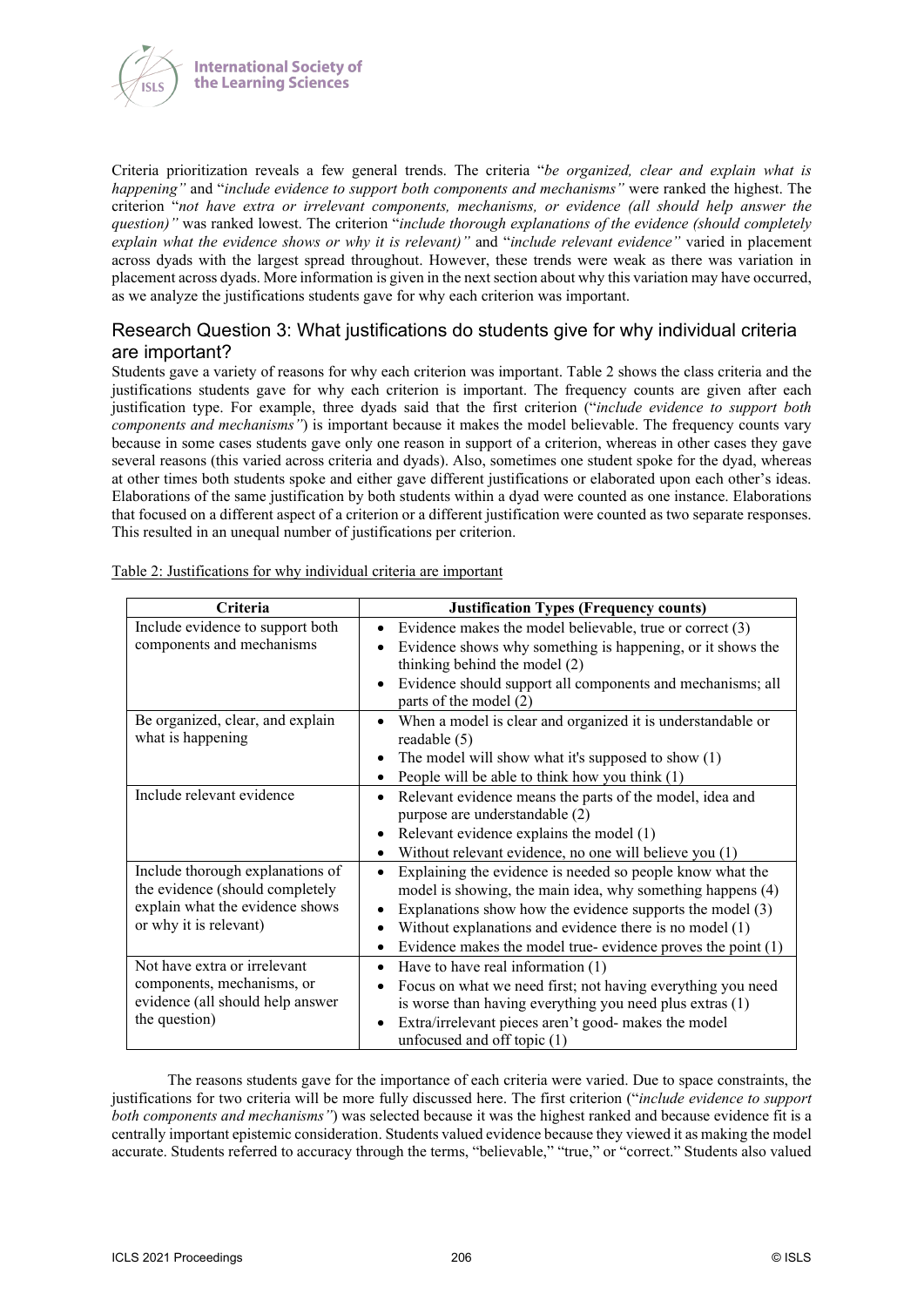

evidence because they viewed it as showing why something is happening. This implies that students understood the role of evidence in making the model valid, accurate, and complete. Finally, students specified that evidence must support all parts of the model, not only one piece. This shows that students understood that models are not a unitary entity but have constituents that all need to be supported individually. Their justifications for this criterion show that students valued fit with evidence in general because it confers accuracy and validity, as well as in more nuanced ways—in terms of the need to specifically support each and every part of the model.

We discuss the second criterion ("*be organized, clear, and explain what is happening"*) because out of all the justification types, the idea of understandability was stated most frequently and was applied to justify this criterion. Five dyads explained that this criterion was important because a model that was clear and organized would be understandable. Students also said that this criterion was important because if a model is clear and organized, then it will achieve its purpose (show what it is supposed to show), and the audience will be able to follow your reasoning (think how you think). This shows an awareness of the communicative role of model representations and the importance of clearly representing one's ideas. These justifications also point to students' understanding that models have an epistemic purpose or aim that they need to achieve.

We wish to note that students cited understandability as a justification for four out of five criteria, which shows it was not only a popular justification for the criterion "*be organized, clear and explain what is happening"*; it was a popular justification for criteria in general. Students said that models that are organized and clear, include relevant evidence, show how evidence supports the model, and have fewer (and only needed) parts, will be understandable. Although the justification of understandability was given for different reasons, the frequency of this justification type shows that students privileged understandability as an important justification for criteria for good models but also used this justification in different ways (i.e., had different notions of what understanbilty means in relation to models).

Another interesting pattern was the variation in justifications students gave for why evidence is important. (These justifications spanned the four criteria that mentioned evidence.) Out of the 29 total justifications given, 20 pertained to evidence. Some dyads argued that evidence is important because it makes the model accurate (i.e., evidence makes the model true, correct, or believable). This supports the previous point that students are relating evidentiary support to model accuracy. Some dyads related evidence to understandability claiming that relevant evidence means that parts of the model (i.e., components and mechanisms) are understandable, whereas other dyads reasoned that relevant evidence makes the idea or purpose of the model understandable. Finally, some dyads thought that without evidence and explanations, there would be no model. These results show that students understood the importance of evidence in multiple distinct ways.

## Research Question 4: What justifications do students provide for reasoning about criteria sets and order within a set?

Students also reasoned about criteria as a set and the order within the set. Students discussed criteria as a set by giving reasons for why certain criteria were more important than others by discussing criteria in relation to each other. This section extends the prior results by focusing on connections across and between criteria.

| <b>Justification</b>                                         | <b>Example</b>                                           |
|--------------------------------------------------------------|----------------------------------------------------------|
| Encompass other criteria. A criterion is more                | This is first because it includes all the other criteria |
| important because it encompasses others.                     | mixed into one.                                          |
| Specificity. A criterion is more important because it is     | These two are about the same but this one                |
| more specific.                                               | [irrelevant pieces] is more specific                     |
| <b>Essential to the model.</b> A criterion is more important | Without explanations and evidence there is no            |
| because it is essential to even having a model.              | model.                                                   |
| Redundancy. A criterion is less important than others        | One is opposite of the other so they're kind of          |
| because it is redundant.                                     | saying the same thing.                                   |
| Already known. A criterion is less important because         | We put this one last because this is something you       |
| it is already known.                                         | already know.                                            |

Table 2: Justifications about criteria sets and order within a set

The first justification, encompass other criteria, was used to explain why one criterion was more important because it encompassed others. This is shown in the following excerpt from a transcript of Ivy and Arya explaining why they chose their first criterion "*be organized, clear, and explain what's happening*". Note that throughout this section, the descriptions in brackets clarify what the speaker was referring to: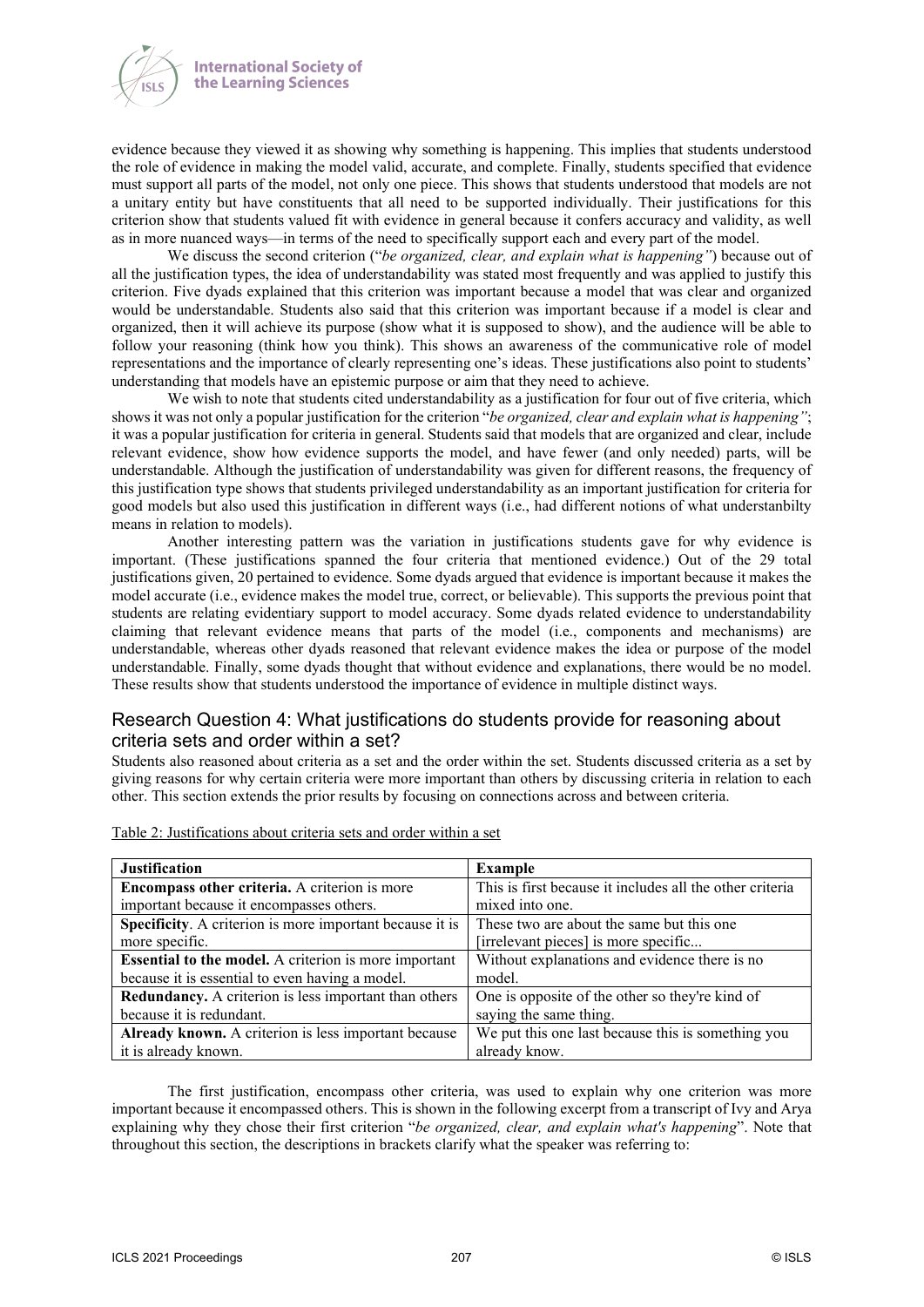

| Ivy:  | Umm, so we chose the order because like, because like you first want to make<br>sure it's organized and clear 'cause like if you if that was like the last thing<br>you would do, then um you would like then it wouldn't be that clear<br>because then maybe like organizing clearly first is like the uh the hard thing<br>to do, so you want to get it done first. Yeah.                |
|-------|--------------------------------------------------------------------------------------------------------------------------------------------------------------------------------------------------------------------------------------------------------------------------------------------------------------------------------------------------------------------------------------------|
| Arya: | To add on to what she said, if you have a model that's really messy, if<br>somebody's trying to get a conclusion out of it, they're not going to be able to<br>understand what's happening because they're going to get confused, and it's<br>like more important for people to understand your model and for you to<br>explain it thoroughly as if they don't know like what's happening. |
| Ivy:  | Yeah, and like these [all criteria apart from the first one] would just be extra<br>checking, organized and clear.                                                                                                                                                                                                                                                                         |

Ivy and Arya explained that the first criterion ("*be organized, clear, and explain what's happening"*) is the most important because the model needs to be understandable. If the model is messy it will be confusing, and the reader will not understand what is happening. Therefore, the dyad concluded, all other criteria are basically encompassed by (or subordinate to) this first criterion.

Other dyads referred to the idea of some criteria being encompassed by others, but in a slightly different way, by claiming that one criterion was entailed by another. For example, Geona and Deborah argued that the fifth criterion ("*not have extra or irrelevant components, mechanisms, or evidence [all should help answer the question]"*) implies that relevant components and evidence are included and therefore entails the third criterion ("*include relevant evidence"*).

| Deborah: | It ["not have extra or irrelevant components, mechanisms, or evidence (all<br><i>help answer the question</i> )" included already like relevant evidence. |
|----------|-----------------------------------------------------------------------------------------------------------------------------------------------------------|
| Geona:   | Yeah like "extra and irrelevant components" it shouldn't have that so that<br>means it should include relevant evidence.                                  |

The second justification privileged specificity; that is, more specific criteria are better. This rationale was given by John and Miguel for why the criterion "*not have extra or irrelevant components, mechanisms, or evidence (all should help answer the question)"* was ranked higher than the criterion "*include relevant evidence."*

John: "*Not have extra or irrelevant components, mechanisms, or evidence."* I still think it's the same as this "*include relevant evidence"*. It's just saying don't have extra irrelevant evidence so it's basically the same. Don't have uh, have relevant evidence and then mechanism and components, that's a little more detailed than this one so we put this one ahead.

John and Miguel reasoned that these two criteria are basically the same, but the prior criterion was more specific and detailed and was therefore ranked higher.

The third justification type was that some criteria are important because what they specify is essential to models and modeling. This was shown in the justifications given by two dyads. The first dyad, Geona and Deborah, stated that the criterion "*include thorough explanations of the evidence (should completely explain what the evidence shows or why it is relevant)"* was the most important because if a model doesn't have explanations and evidence, then there is no model:

Deborah: Umm because here the most important thing for a model is that it shows ummm it needs to show explanations cause without like explanations and evidence there's basically no model.

The students perceived explanations and evidence as being so integral to the model that it is not possible for a model to exist without them.

Another dyad, Patrick and Grant, explained that the criterion "*be organized, clear, and explain what is happening*" is the most important because if it is not organized the audience will not be able to read and understand it, rendering it pointless:

Patrick: Because organize, clear, and explain what is happening is the most important because if it's not organized then other people won't be able to read it so basically there's no point in doing it if it's not organized or clear.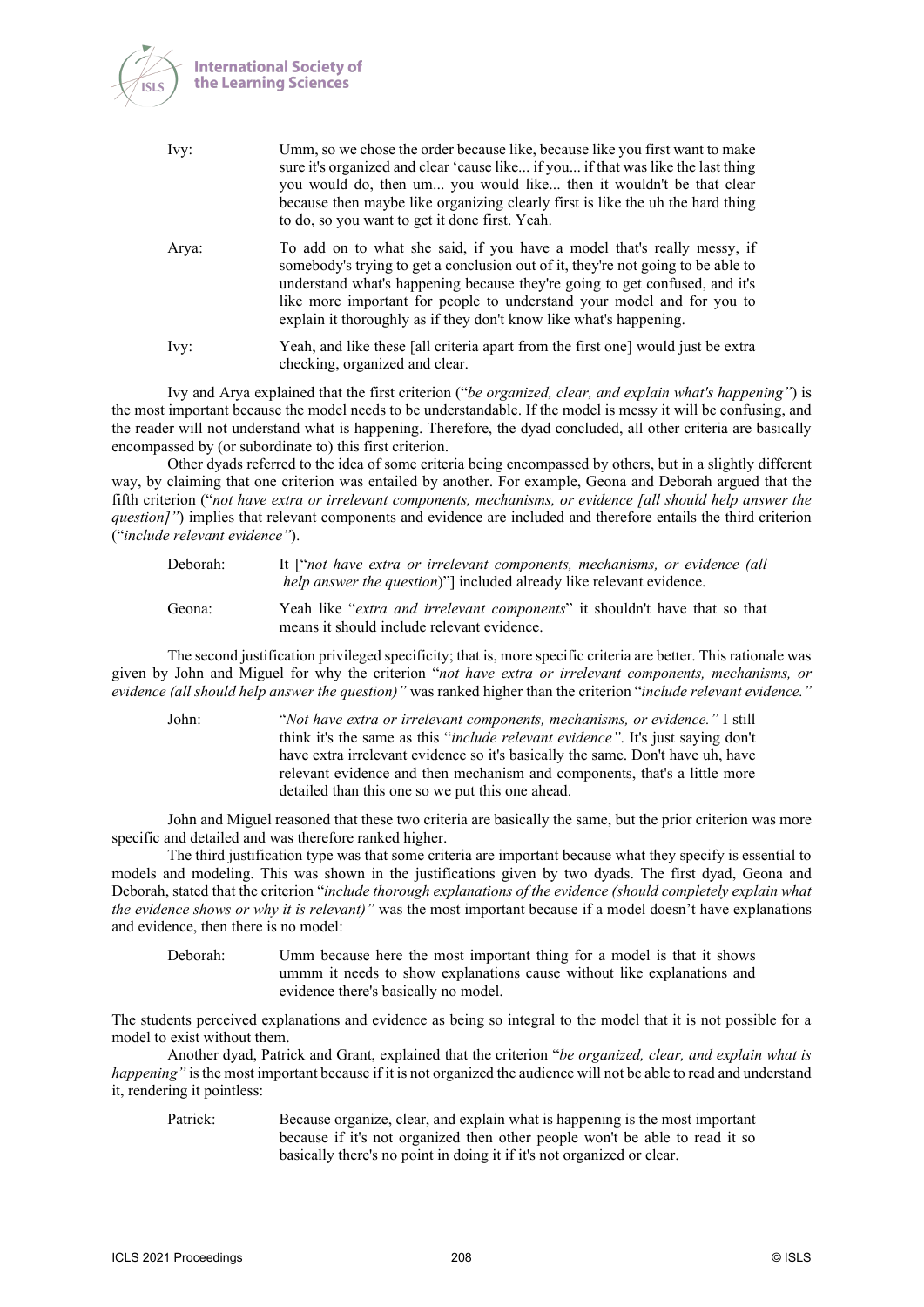

This implies that clearly communicating ideas through the model is of paramount importance. If the audience are not able to read the model, the ideas within it will not be communicated or understood, therefore the purpose for making the model has not been attained.

The fourth justification type ranked some criteria lower because they were deemed redundant. By redundant, we mean that other criteria were more important and covered the most important standards for good models. Therefore, the criteria that are classified as redundant are a part of the set, but they are not as significant as others. For example, Laila and Olympia explained that the criterion "*include relevant evidence"* is the least important because a lot of the other criteria already show that evidence is important:

Laila: Umm... we put this one last because we already have a lot of these that show that evidence is really important to have in a model and that it needs to answer the question so that it makes sense. So, including relevant evidence is sort of just like… including relevant evidence means that you need to include good and pretty good evidence, but I think these are more important because you need to have mechanisms and components and umm... you need to make sure your evidence connects with the question and you have to be organized and clear and explain what's happening.

Laila explained why the criterion "*include relevant evidence"* is the least important and showed why she placed other criteria higher. In her explanation, she explicitly listed all other criteria and says they were more important because models need to have components and mechanisms, make sure evidence connects to the question, be organized and clear, and explain what is happening. Laila felt that this criterion is least important because it has already been said in these other, more important criteria.

The fifth and last justification category ranked some criteria as specifying aspects of models students already knew and therefore the criterion was deemed less important. For example, the dyad James and Ethan said that the criterion "*not have extra or irrelevant components, mechanisms, or evidence (all should help answer the question)*" was least important because they already knew not to do this:

| James: | And this one is pretty much commonsense.       |
|--------|------------------------------------------------|
| Ethan: | Yeah.                                          |
| James: | If something doesn't go with your model, then- |
| Ethan: | Don't put it there.                            |
| James: | Yeah, don't put it there.                      |

James and Ethan reasoned that the criterion "*not have extra or irrelevant components, mechanisms, or evidence (all should help answer the question)*" is "commonsense" and "something you already know." As a result, the criterion was given less priority and was placed at the bottom of the list.

## **Discussion**

Epistemic criteria are central elements of scientific practices, including the practice of modeling. Scientists evaluate models in accordance with epistemic criteria, such as fit with evidence and explanatory power. If we are to engage students similarly with epistemic criteria that they develop and are accountable to in the context of a learning community, we need to better understand how students understand these criteria, their importance, and their relative priority in relation to other criteria. Towards that end, we analyzed fifth grade students' justifications of why specific criteria are important and their reasons for rank ordering them. Our analyses show that students were able to develop a class criteria list to guide model creation and revision. Students were also able to evaluate criteria by prioritizing and reasonably justifying why criteria were important. Further, students were able to provide reasonable justifications about criteria as a set and criteria in relation to each other. Some of these justifications included important aspects of criteria lists, such as specificity, redundancy, essential elements, and being encompassed and entailed by others.

Our findings extend previous research, which showed that seventh graders could develop appropriate epistemic criteria for model goodness, by demonstrating that younger students share this competence, and further, that they can prioritize criteria. More significantly, our findings demonstrate that fifth graders have meta-epistemic competence. By this we mean that they are able to reason about and justify epistemic criteria for scientific models. First, students are able to describe the criteria of good scientific models. This is valuable because it means that students are aware of their thinking and are able to articulate ideas about epistemic criteria. This may seem trivial,